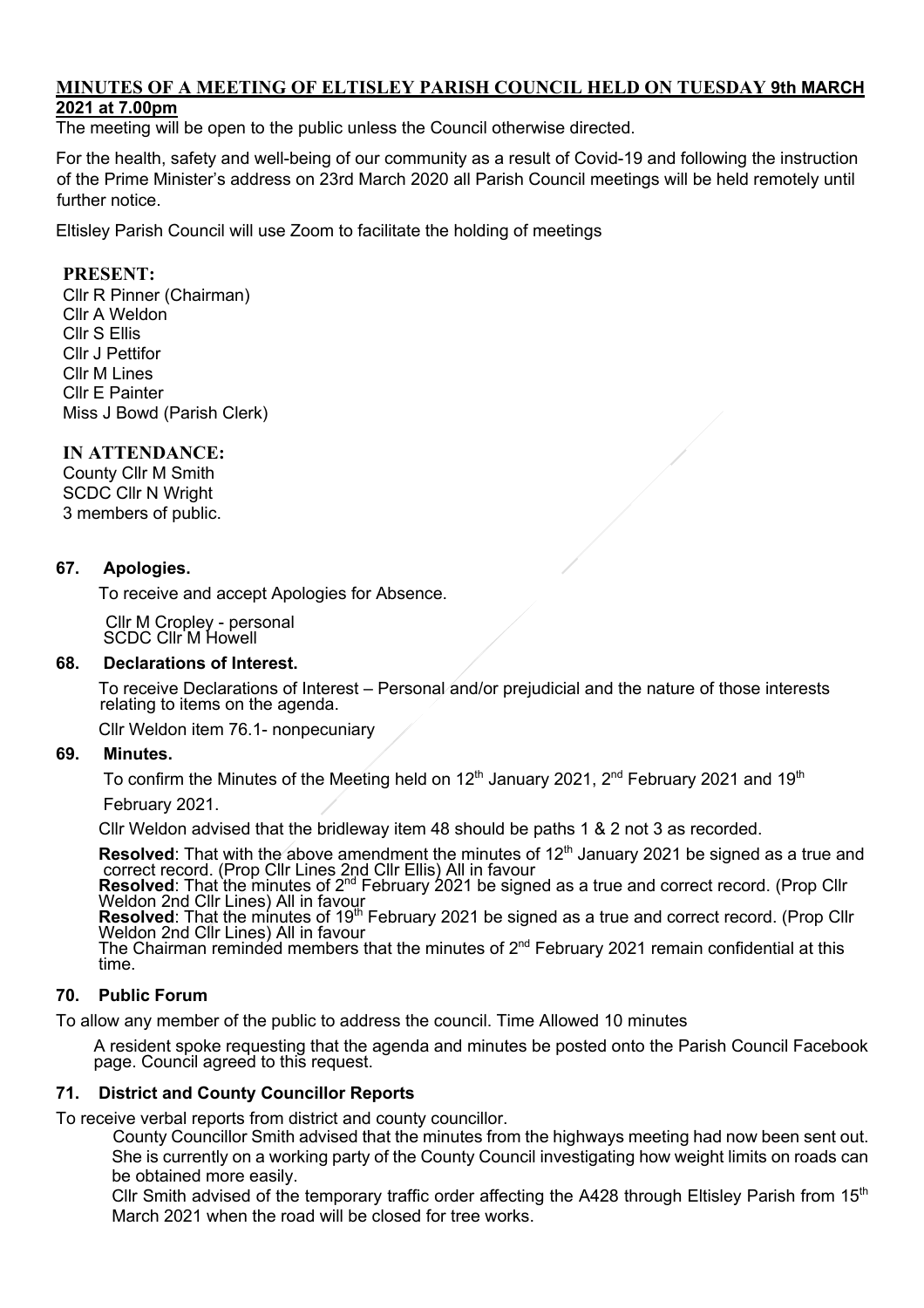The Innovate & Cultivate fund has reopened offering grants for between £2-£15,000 to projects supporting vulnerable people. 1-2-1 sessions are available for pre application advice.

Cllr Weldon commented that signs advising of the road closure are already up on the A428.

SCDC Cllr Wright spoke to advise that the budget has been set with the maximum increase permissible without the need to go to referendum. This will result in an approx. increase of £5p.m on a band D property.

The Council are also looking at investing in commercial property to develop Cambourne village centre. Cllr Wright asked members if the streetlights in the village had been changed to LED, to which he was advised none had been changed.

Cllr Pinner asked if either Councillor had knowledge of Eastern County Homes as he had received material from the company. Neither Cllr Wright or Smith were aware of the company.

The Clerk spoke regarding the caravan on Potton End and the report to SCDC to see if the owners can be established. Cllr Wright asked that he be copied into correspondence and he will try and assist. Cllr Pinner asked CC Cllr Smith for an update on the milestone which are to be relocated from the A428, Cllr Smith agreed to follow up.

#### **72. Matters arising from previous meeting**

- (i) A428
	- See item 71
- (ii) Village Drainage.

Cllr Pinner reported a meeting he attended with AWA & CCC Highways officer Mr B Heffernan, relating to the overloading of the pumping station. It was agreed that water levels need to be reduced. Whilst the drainage work carried out so far around the village has prevent any flooding so far there is still a lot of standing water on the left-hand side of Potton Ed and AWA have agreed to write to residents regarding their riparian rights and the need for them to act.

#### (iii) Zero Carbon Communities Grant Scheme

Cllr Ellis update members on actions so far with the planting of 300 tress around the church. The remaining trees received from the woodlands trust have been distributed around the village.

The successful zero carbon grant is still open to be drawn and dialogue has now opened with the landowner in Devon, so it is looking more hopeful.

The trees on church land will require watering this summer and as part of the grant was for the provision of hose pipes Cllr Elis would like to draw on the grant to enable purchase of 2x200m hosepipes.

The energy survey of The Cade has been completed and the report awaited.

Cllr Pinner congratulated those involved on the tree planting stating the area would be a great asset to the village. He advised Cllr Ellis to liaise with the Clerk regarding the drawing of the grant.

Cllr Pettifor spoke to state that the tree area around the church is a 2-memorial garden" and a place for contemplation. He also asked that the PCC be reimbursed for the cost of the water used in planting the trees.

The land has been leased from the diocese on a rolling 3-year basis.

- (iv) Parking and breach of bylaws: The Green
	- No issues at present. Continue to monitor.
- (v) Luton Airport National Air Traffic Services: Change to London Luton Airport Arrivals.
	- Cllr Pinner reported that the consultation has closed and that the results are awaited.
- (vi) Play Equipment.

Cllr Pinner summarised the findings of the consultation and the preference of the Parish Plan steering group that that have been working on this project. He advised that the groups preference was for the quote from NGF Play with payment coming form s106 money, grant funding and deficit from village institute funds.

Cllr Pettifor expressed his view that this project would involve spending money on something that the village "does not really want" and that in his opinion it was being rushed through.

In summary he supported the upgrade to the children's play equipment but not the installation of the outdoor gym equipment.

Each Councillor was asked in turn for their opinions.

Cllr Pinner stated that he would not be prepared to lead a Council that went against the wishes of Parishioner's. Having made a proposal based on the Parish Plan steering groups preference, which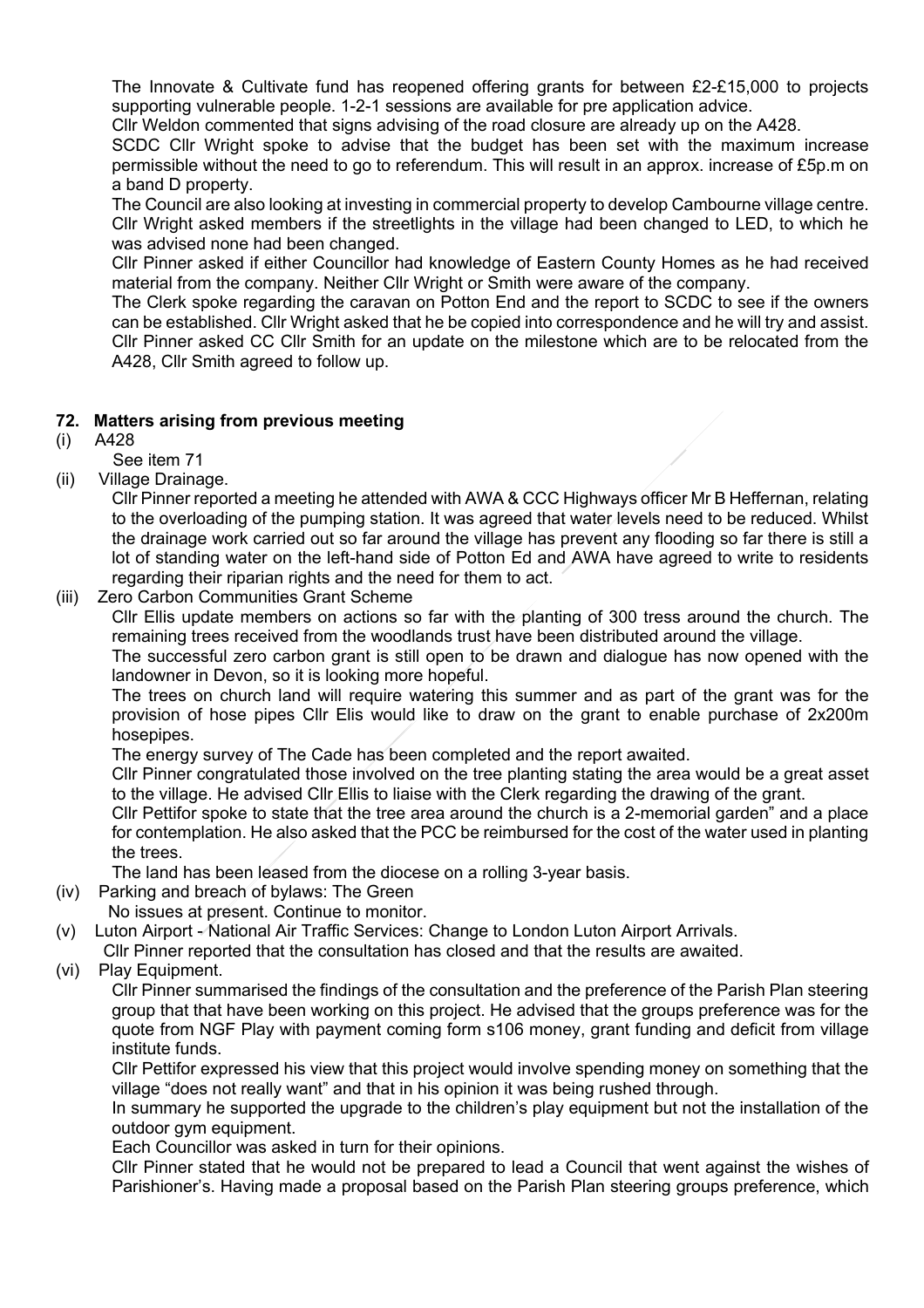was seconded by Cllr Ellis an amendment was proposed by Cllr Pettifor that the Council proceed with the paly equipment but not the outdoor gym at this time the item went to vote. **Proposal:** That the quote from NGF Play be accepted (Prop Cllr Pinner, 2<sup>nd</sup> Cllr Ellis) **Amendment:** that the play equipment proceeds but not the outdoor gym (Prop Cllr Pettifor, 2<sup>nd</sup> Cllr Painter)

3 in favour, 3 against.

Cllr Pinner advised that he would tender his resignation as Chairman in the morning.

- (vii) Oxford-Cambridge rail link. Nothing to report.
- (viii) Caravan woodland Potton End See item 71
- (ix) Community lifeline scheme,

 Cllr Pinner reported no interest shown following his report on the project in his "Ramblings" Clerk to write advising of the lack of interest shown at the current time but stating that the matter will be kept ongoing.

# **73. Clerks Report**

To receive written report. Meeting Dates: –

Full Council – Tuesday 11th May 2021 APM 11<sup>th</sup> May 2021

Items to report.

- 16/2/21 Clerk/Chairman have given permission for a skip outside of 59 The Green whilst building works in progress
- Practitioner's conference attended virtually  $23-25$ <sup>th</sup> February.
- Clerk on annual leave 21-25 March 2021.
- Caravan Woodland Potton End reported to SCDC (breach of planning) ref BBCXDDWM

# **74. Members reports**

- (i) Parish Forum.
	- None held
- (ii) Village working party. Cllr Pinner reported that the grid on the pond outlet had been cleared. New NHW signs have been put up. He thanked Stewart for his help.
- (iii) Parish plan survey. See item72(iv)
- (iv) Speedwatch.

 Cllr Pinner reported a new team leader based in Peterborough. The volunteers are waiting to restart once current Covid -19 restrictions permit.

(v) Carbon neutral projects See item 72(iii)

# **75. Finance and Risk**

- 75.1 To approve the following accounts for payment:
	- (i) Miss J Bowd salary £321.37. January 2021, February 2021 £366.77
	- (ii) Mrs A Jackson January 2021 £69.61, February 2021 £261.01
	- (iii) HMRC PAYE £97.60 January 2021,
	- (iv) CAPALC fees £239.11
	- (v) Haven power- street light energy December 2020 £23.21, & £2.09 January 2021, £2.09 &£23.21 February £20.45 & £1.97
	- (vi) Cambs Acre subscription £57.00
	- (vii) SWARCO £147.60

**Resolved:** That the accounts for payment be approved. (prop Cllr Weldon 2<sup>nd</sup> Cllr Lines) All in Favour.

75.2 To note the bank reconciliation as at  $3<sup>rd</sup>$  March 2021. **Noted**